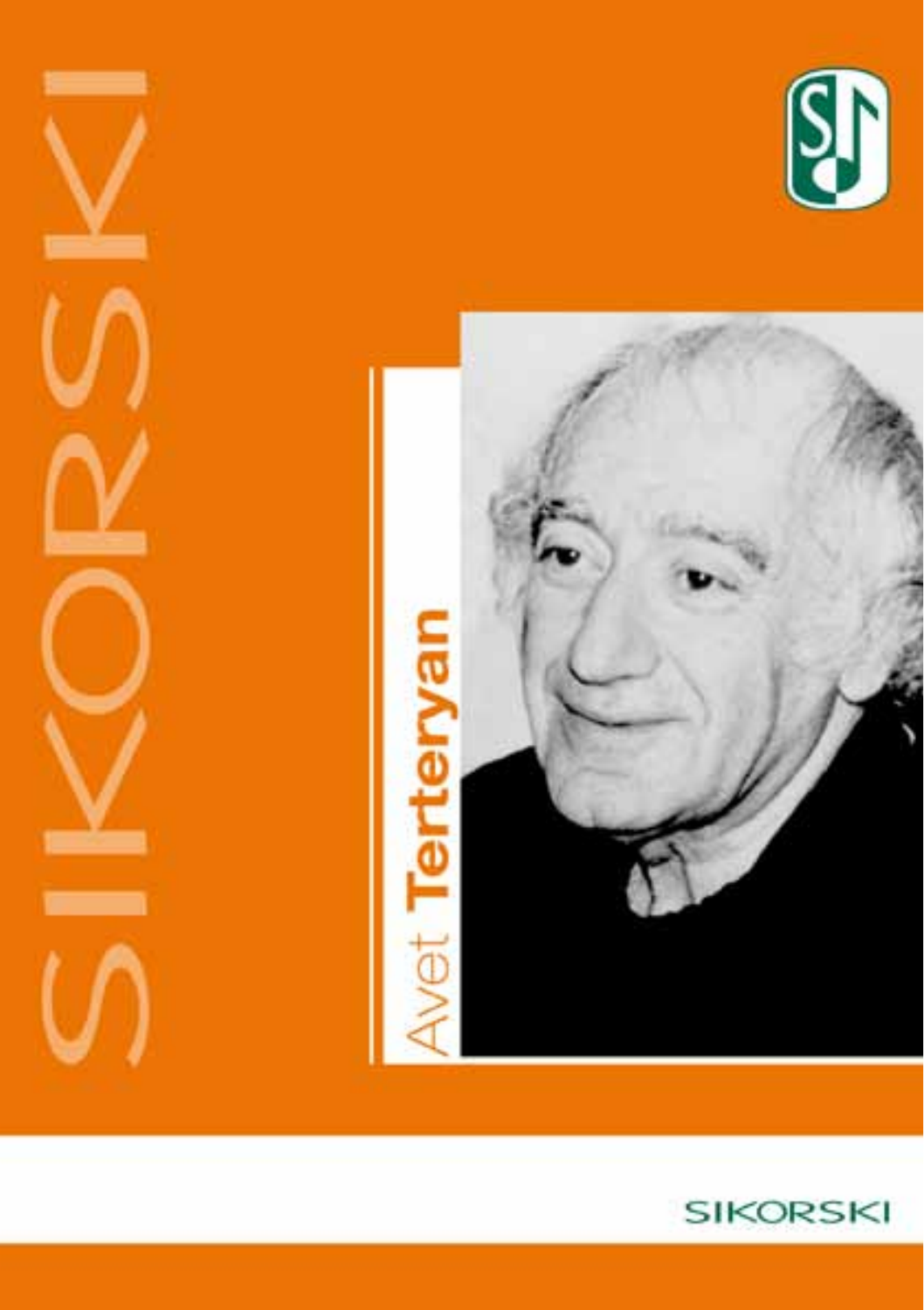# A V E T **t e r t e r y a n**

A. Wigan



**SIKORSKI MUSIKVERLAGE HAMBURG** 

**sik 4/5638**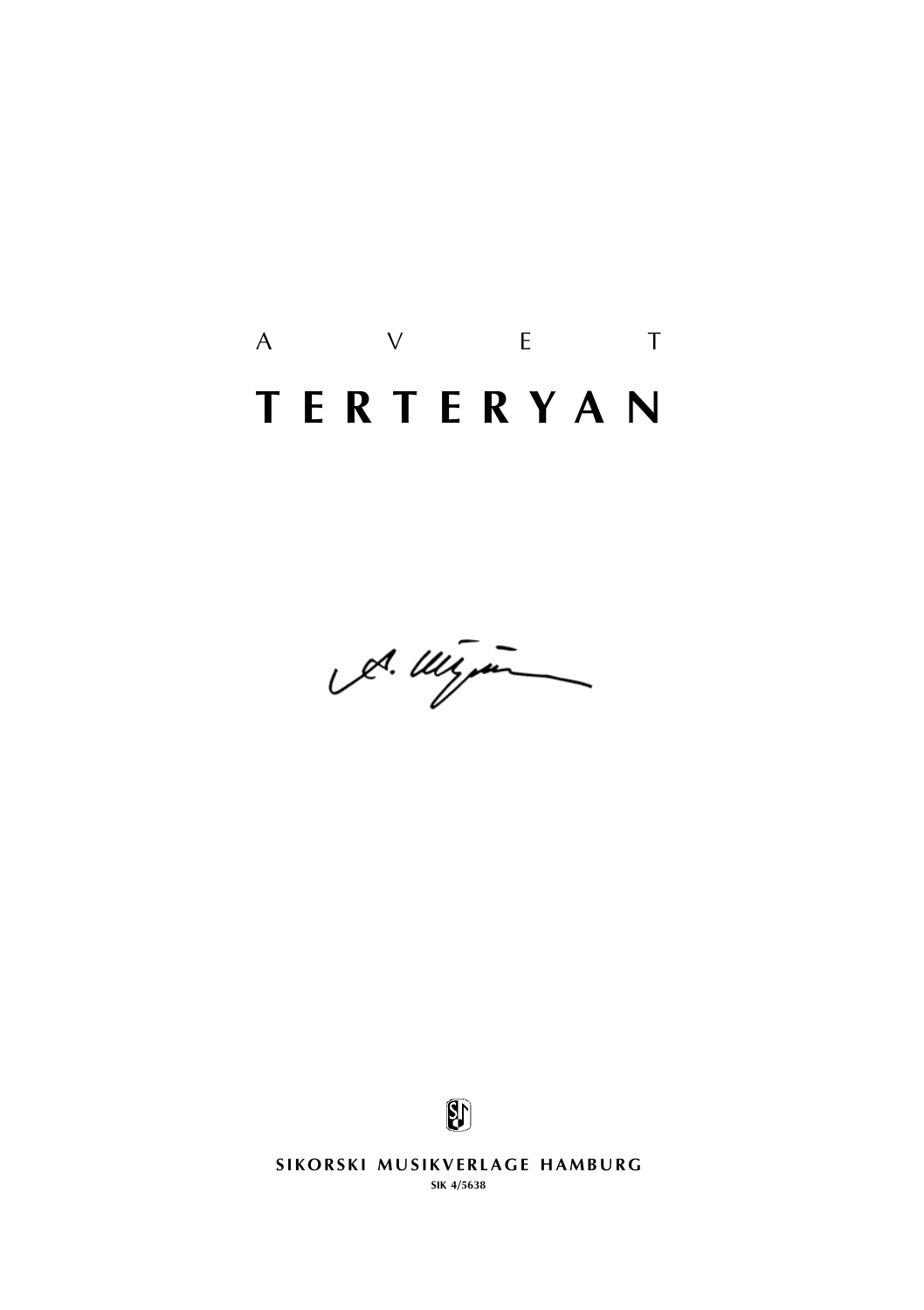### **CONTENTS**

| AVET TERTERYAN A Andrew Contract Contract Contract Contract Contract Contract Contract Contract Contract Contract Contract Contract Contract Contract Contract Contract Contract Contract Contract Contract Contract Contract |  |
|-------------------------------------------------------------------------------------------------------------------------------------------------------------------------------------------------------------------------------|--|
|                                                                                                                                                                                                                               |  |
|                                                                                                                                                                                                                               |  |
|                                                                                                                                                                                                                               |  |
|                                                                                                                                                                                                                               |  |
|                                                                                                                                                                                                                               |  |
|                                                                                                                                                                                                                               |  |
|                                                                                                                                                                                                                               |  |

SIKORSKI MUSIKVERLAGE 20139 HAMBURG phone: (+49) (0)40 / 41 41 00-0 · fax: (+49) (0)40 / 41 41 00-41 www.sikorski.de · contact@sikorski.de 9 JANUARY 2019 COVER PHOTO © ARCHIV SIKORSKI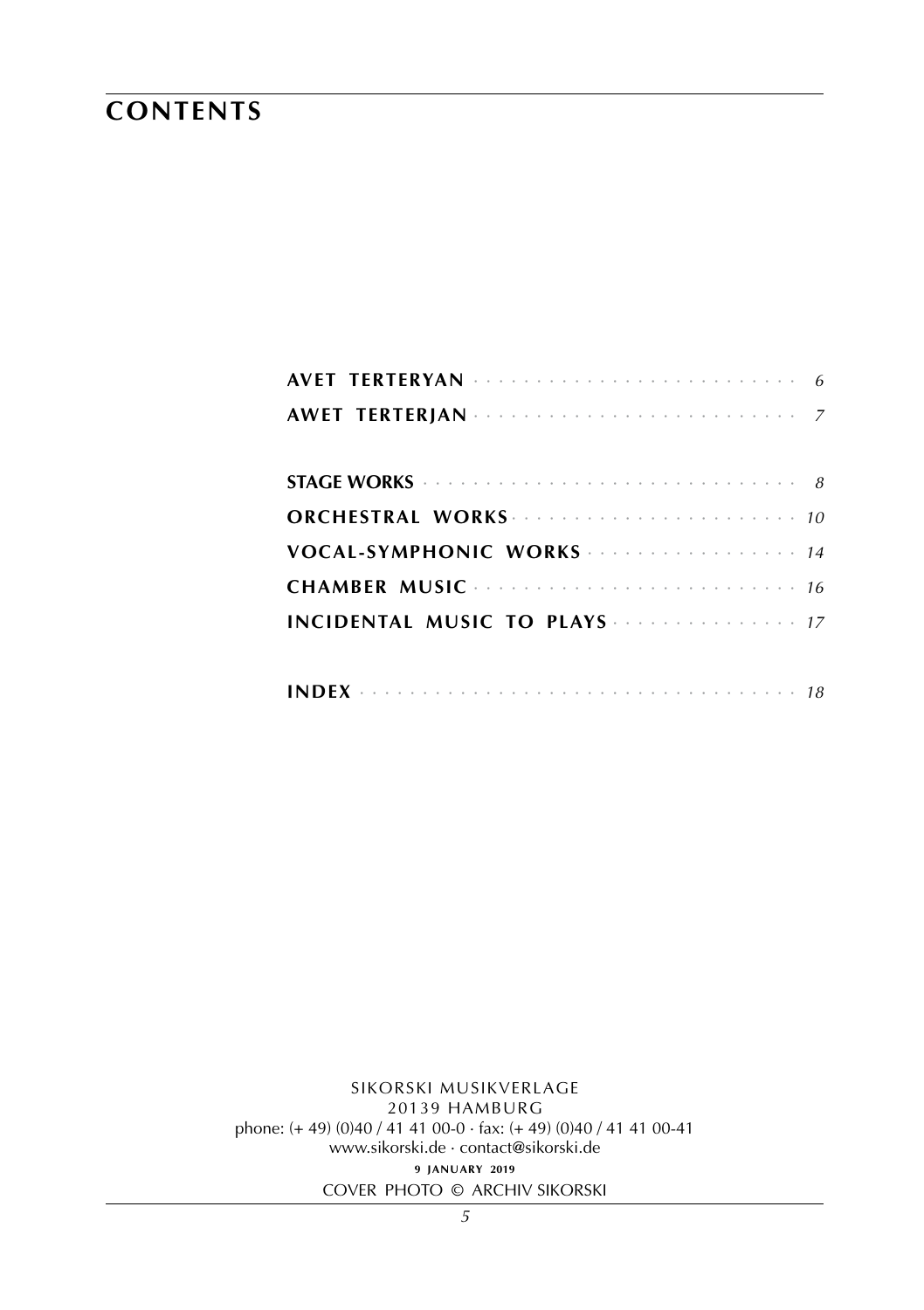### **avet terteryan**

Avet Terteryan (baptised as Alfred Rubenovich Terteryan) was born on 29 July 1929 in Baku, Azerbaijan. His father, Ruben Terteryan, was a renowned physician in Baku. Both parents were amateur singers with well-trained voices. Avet's brother Herman became an opera conductor and his son Ruben became a musicologist and author of the book 'Avet Terterian', published in Yerevan in 1989. Terteryan's widow, Irina Tigranova-Terteryan, is a professor in Yerevan.

In 1948 Avet Terteryan entered the Music Academy in Baku. He continued his studies at the Romanos-Melikian Music Academy in which he registered in 1951. From 1952 onwards, he studied composition with Professor Eduard Mirsoian at the Komitas State Conservatory in Yerevan.

Avet Terteryan occupied a number of offices in Armenian cultural life and administration. From 1960 to 1963 he held the post of Executive Secretary of the Armenian Composers' Union, and was named the Union's Vice President from 1963 until 1965. From 1970 to 1974 Avet Terteryan served as Chairman of the Department of Music in the Cultural Ministry of Armenia. At the same time, he worked as an editor. He was a professor at the Conservatory beginning in 1985, and in the years 1993 to 1994 he gave master classes at the Ural Conservatory in Yekaterinburg. In order to work on his own compositions without being disturbed, he withdrew at regular intervals to the guest house at Dilijan; in 1989 he moved into his own house on Lake Sevan.

In 1992 Avet Terteryan was named President of the Austrian-Armenian Friendship Society. In 1994 he received a stipend of the Federal State of Brandenburg and worked in Wiepersdorf for six months. He was promised a one-year DAAD stipend in Berlin in 1995, but Avet Terteryan died on 11 December 1994 in Yekaterinburg, where he had arrived on 6 December in order to participate at a festival dedicated to him. He was cremated in the Pantheon in Yerevan on 19 December.

Irina Tigranova-Terteryan [translated by David Babcock]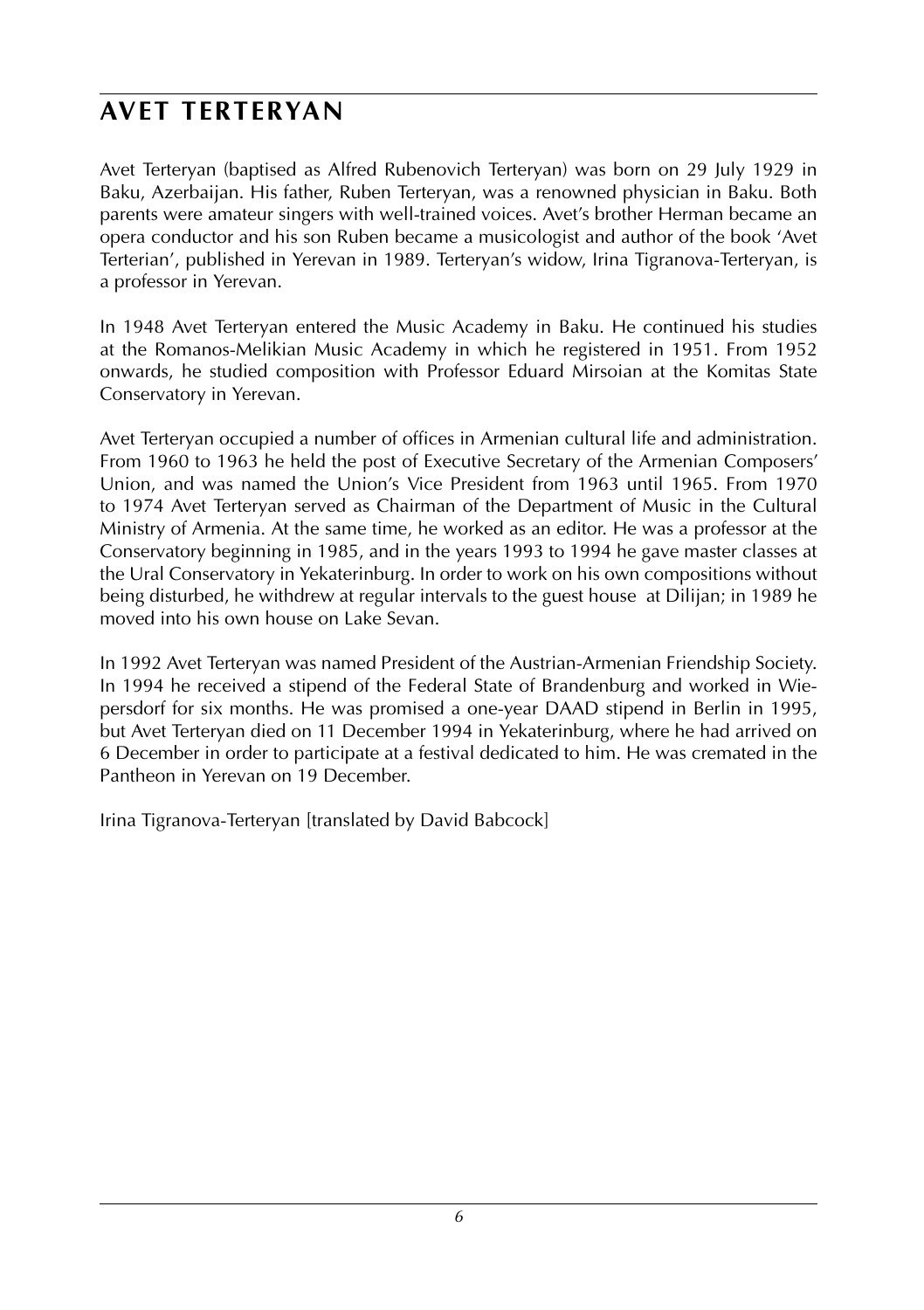### **awet terterjan**

Awet Terterjan (als Alfred Rubenowitsch Terterjan getauft) wurde am 29. Juli 1929 in Baku, Aserbaidschan, geboren. Sein Vater, Ruben Terterjan, war in Baku ein renommierter Arzt. Beide Eltern waren Laiensänger mit gut ausgebildeten Stimmen. Awets Bruder, Herman, wurde Operndirigent, und sein Sohn Ruben Musikwissenschaftler und Verfasser des Buches "Awet Terterjan", das 1989 in Jerewan erschienen ist. Terterjans Frau, Irina Tigranowa-Terterjan, ist Professorin in Jerewan.

1948 trat Awet Terterjan in die Musikhochschule von Baku ein. Er setzte seine Studien an der Romanos-Melikjan-Musikhochschule fort, in die er sich 1951 einschrieb. Von 1952 an studierte er am staatlichen Komitas-Konservatorium in Jerewan Komposition bei Professor Eduard Mirsojan.

Awet Terterjan bekleidete eine Reihe von Ämtern im Armenischen Kulturleben und in der Verwaltung. Von 1960 bis 1963 hatte er den Posten als Exekutiv-Sekretär des Armenischen Komponistenverbandes inne, zu dessen Vizepräsident er von 1963 bis 1965 ernannt wurde. Von 1970 bis 1974 fungierte Awet Terterjan als Vorsitzender der Abteilung Musik im Kultusministerium von Armenien. Gleichzeitig arbeitete er als Herausgeber. Ab 1985 war er als Professor am Konservatorium in Jerewan tätig, und in den Jahren von 1993 bis 1994 gab er Meisterklassen am Ural Konservatorium in Jekaterinburg. Um ungestört an seinen eigenen Kompositionen arbeiten zu können, zog er sich in regelmäßigen Abständen ins Gästehaus von Dilijan zurück, an dessen Stelle ab 1989 sein eigenes Haus am Sewan-See trat.

1992 ernannte man Awet Terterjan zum Präsidenten der österreichisch-armenischen Freundschaftsgesellschaft. 1994 erhielt er ein Stipendium des Landes Brandenburg und arbeitete sechs Monate in Wiepersdorf. Für das Jahr 1995 sprach man im ein einjähriges Stipendium des DAAD in Berlin zu, doch Awet Terterjan starb am 11. Dezember 1994 in Jekaterinburg, wo er am 6. Dezember angekommen war, um an einem ihm gewidmeten Festival teilzunehmen. Er wurde am 19. Dezember im Pantheon in Jerewan eingeäschert.

Irina Tigranova-Terterian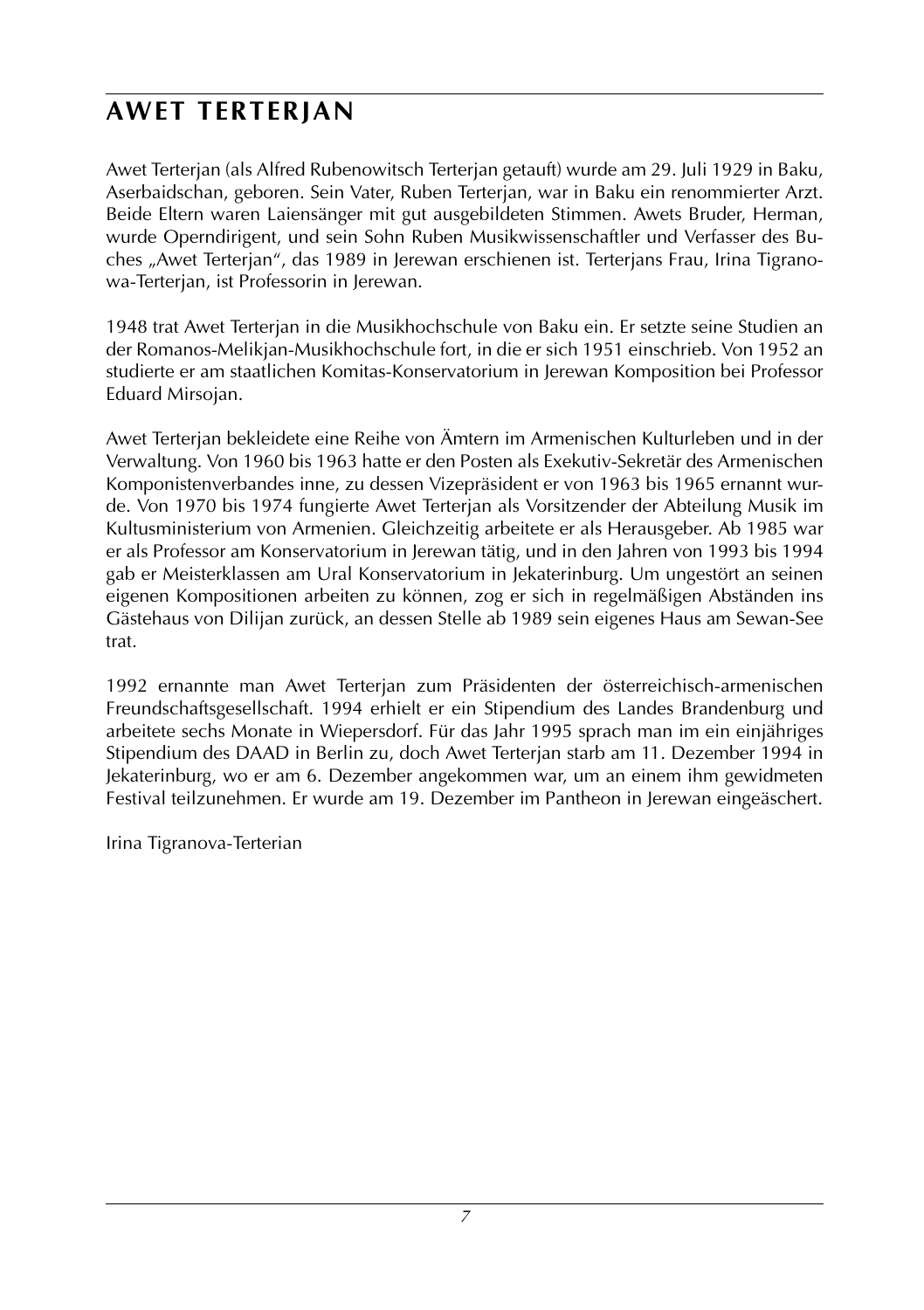### **stage works**

#### **the ring of fire 1967**, revised **1977**

Opera in two acts (eight tableaux) by Vladimir Shakhnazaryan after Boris Lavrenyov's novel 'The Last Shot' ('The Forty First'). Lyrics by Yeghishe Charents – Russian translation by A. Mashistov

*The work was awarded the First Prize at the composer's competition held on the occasion of the*  50th *anniversary of the October Revolution.*

Cast: Young Girl (soprano) – Second Lieutenant (baritone) – Voice behind the scene (tenor) – Poet (speaking role) – female choir, male choir, ballet

 $3(picc).3(cor anglais).4.3(db bn) - 4.3.3.1 - perc (timp, side dr, bass dr, tam-t).$ piano. strings

Duration: 80'

First performance: 2 December 1967, Yerevan

L. Mikhailov and V. Bagratuni (producers) – M. Avetisyan (stage designer) – G. Terteryan (conductor) – R. Aivazyan (choral conductor) – V. Khanamiryan and V. Galstyan (choreographers)

First performance of the revised version ('Vehement Crowds Surged Towards the Sun'): 10 December 1977, Yerevan

T. Levonyan (producer) – Y. Safonov (stage designer) – A. Katanyan (conductor) – R. Aivazyan (choral conductor) – A. Asatryan (choreographer)

© Sikorski, Hamburg, for the world

#### **monologues of Richard III 1979**

Ballet in 2 acts by V. Galstyan based on William Shakespeare's tragedy

Cast: Richard III, Margaret, Lady Anne, Two Murderers, Clarence, Edward – Crowds, Ghosts

 $3.3$ (cor anglais).4.3(db bn) –  $4.4.3.1$  – perc (4 timp, wood bl, 2 whips, tom-t, side dr, bass dr, cym, susp cym, tam-t, church bells [on tape], chime bells, xylophone). cel. piano. hpd. org. strings (14/12/10/10/8) – mixed choir (on tape)

Duration: full eve (90')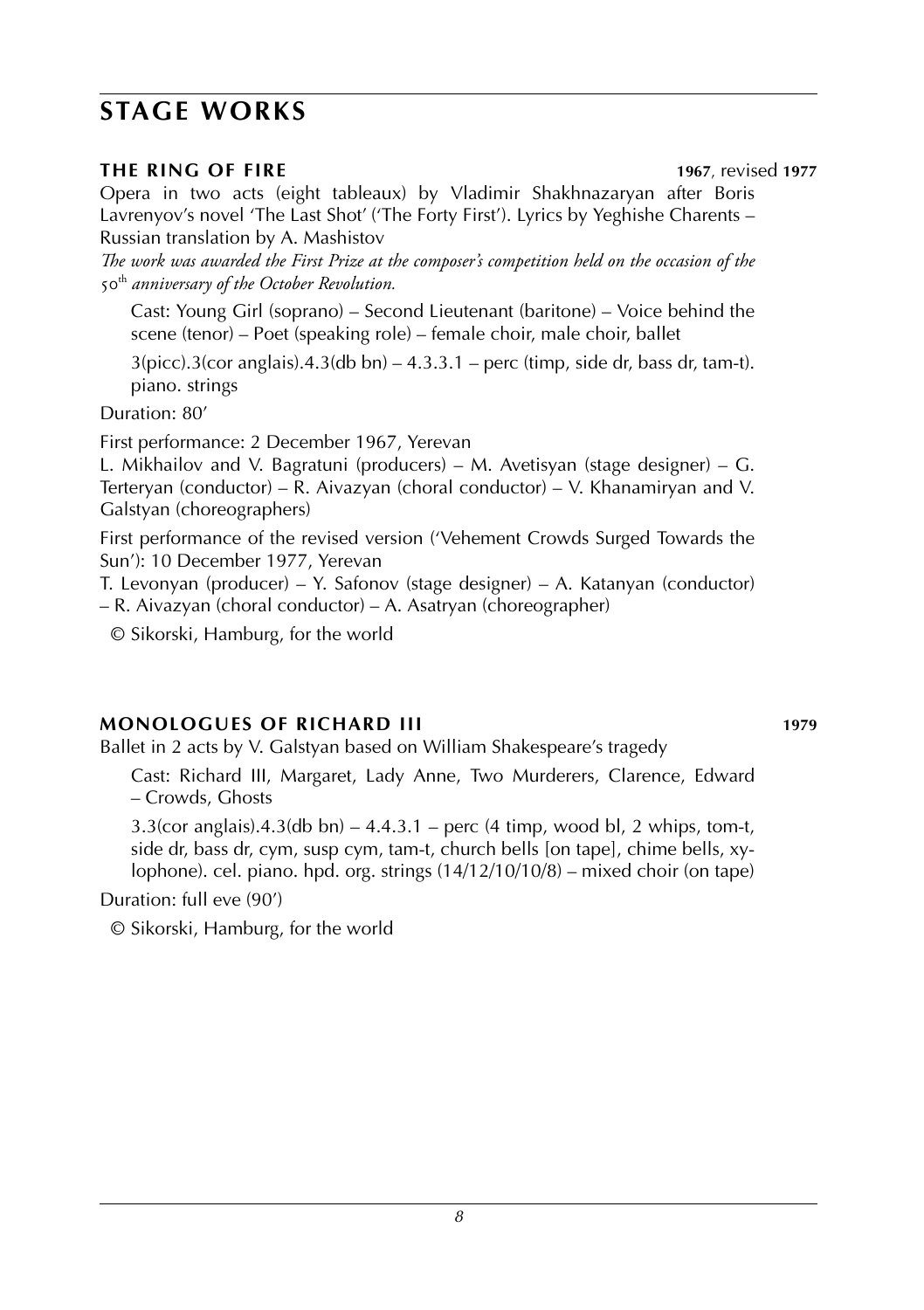### **stage works**

#### **the earthquake** (**das beben**) **1984**

Opera in two parts (seven tableaux) after Heinrich von Kleist's novel 'Das Erdbeben in Chili' by Gerta Stecher and Avet Terteryan

Cast: She (soprano) – He (tenor) – Herald (tenor) – Prelate (tenor) – Cantus I-IV – Shepherd (mezzo-soprano)

2(2 picc).2.3(2 *Eb* clar).3(db bn, cor anglais) – 4.4.3.1 – perc (timp, tgl, whip, sitcks, 4 wood bl, tom-t, tamb, bass dr, cym, tam-t, tubular bells, church bells, glsp, xyl). duda. 2 hpd. piano. org. strings – mixed choir (with percussion instruments) – wind band (2 ob, 2 bn, bass clar) – tape (brass, perc, bells, hpd, strings, choir – rain, thunder, earthquake)

Duration: 120'

First performance: 16 March 2003, Munich

Ruth Ingeborg Ohlmann (She) – Wolfgang Schwaninger (Er) – Michael Gann (Herald) – Florian Simson (Prelate) – Adam Sanchez (Cantus I) – Gary L. Martin (Cantus II) – Robert Bruins (Cantus III) – Johannes Beck (Cantus IV) – Barbara Schmidt-Gaden (Shepherd) – Claus Guth (director) – Christian Schmidt (designer) – Orchestra of the Gärtnerplatz Theatre – Ekkehard Klemm (conductor)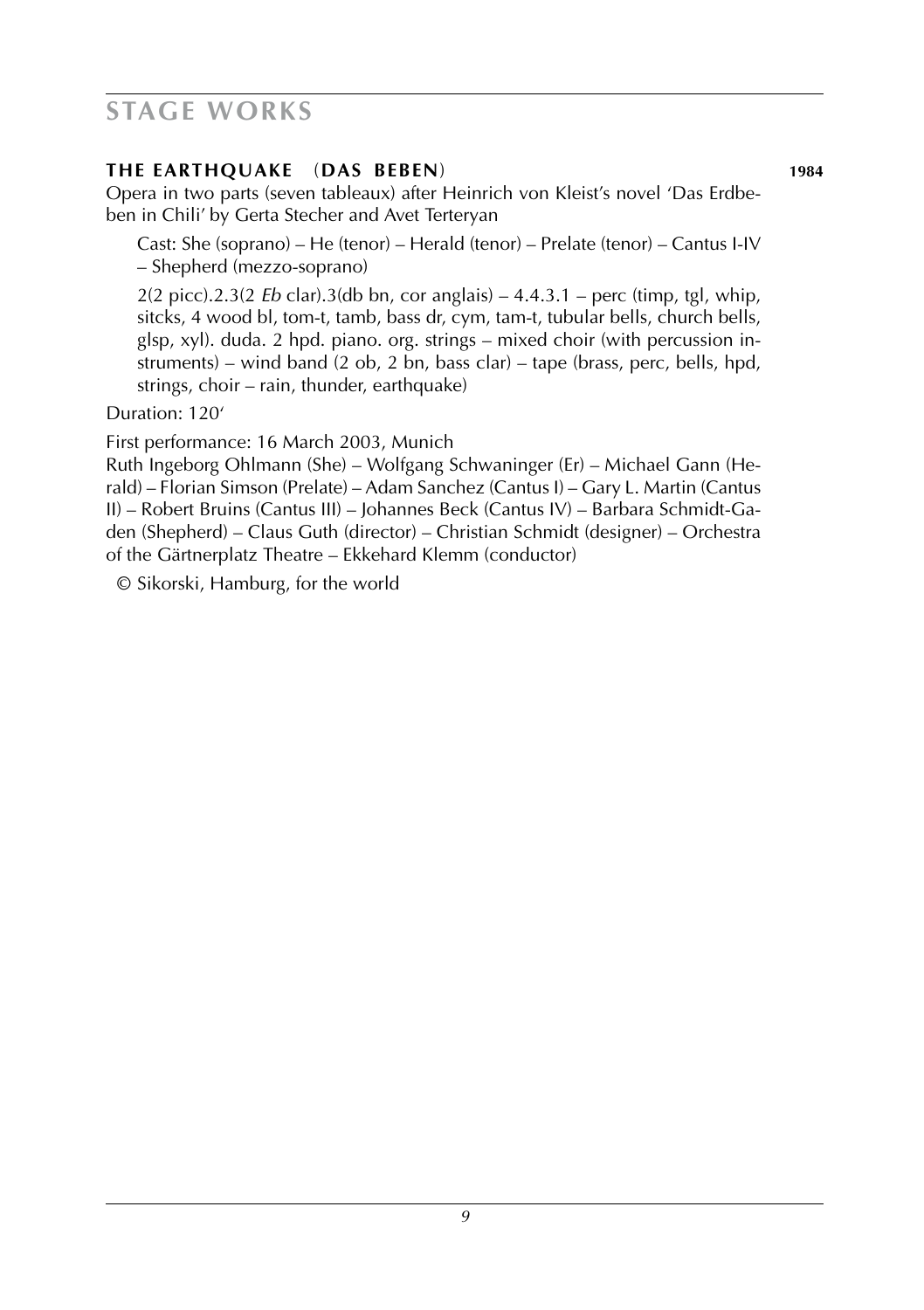#### **symphony no. 1 1969**

for brass, percussion, piano, organ and bass guitar *Dedicatetd to Ruben Borisovich Terteryan*

- $1. \, \text{J} = 72$
- $2. \, h = 88-92$
- *3*. –– *attacca*
- $4. d = 52-54$

0.0.0.0 – 2.1.1.0 – perc (4 timp, rattle, maracas, guiro, whip, wood bl, temple bl, tamb, 5 tom-t, side dr, bass dr, cym, tam-t, thunder machine, xyl), bass guit, piano, org

Duration: 27'

First performance: 25 November 1969, Yerevan Armenian Symphony Orchestra – David Khadzyan (conductor)

© Sikorski, Hamburg, for the world

#### **SYMPHONY NO. 2 1972**

for male voice, mixed choir, and orchestra Text: vocalises *Dedicated to Carmen Iosifowna Terteryan*

- $1. \, \text{J} = 48-50$
- *2*. Ad libitum [canto solo]
- $3. \, \text{h} = 104 108$

 $3(picc)$ .3(cor anglais).3(bass cl).4(2db bn) – 4.3.3.1 – perc (4 timp, wood bl, tamb, tom-t, side dr, bass dr, cym, tam-t, tubular bells, church bells, xyl, vibr, marimba), 2 harps, piano, strings

Duration: 25'

First performance: 19 May 1974, Yerevan K. Chalikyan (soloist) – Armenian Symphony Orchestra – David Khadzyan (conductor)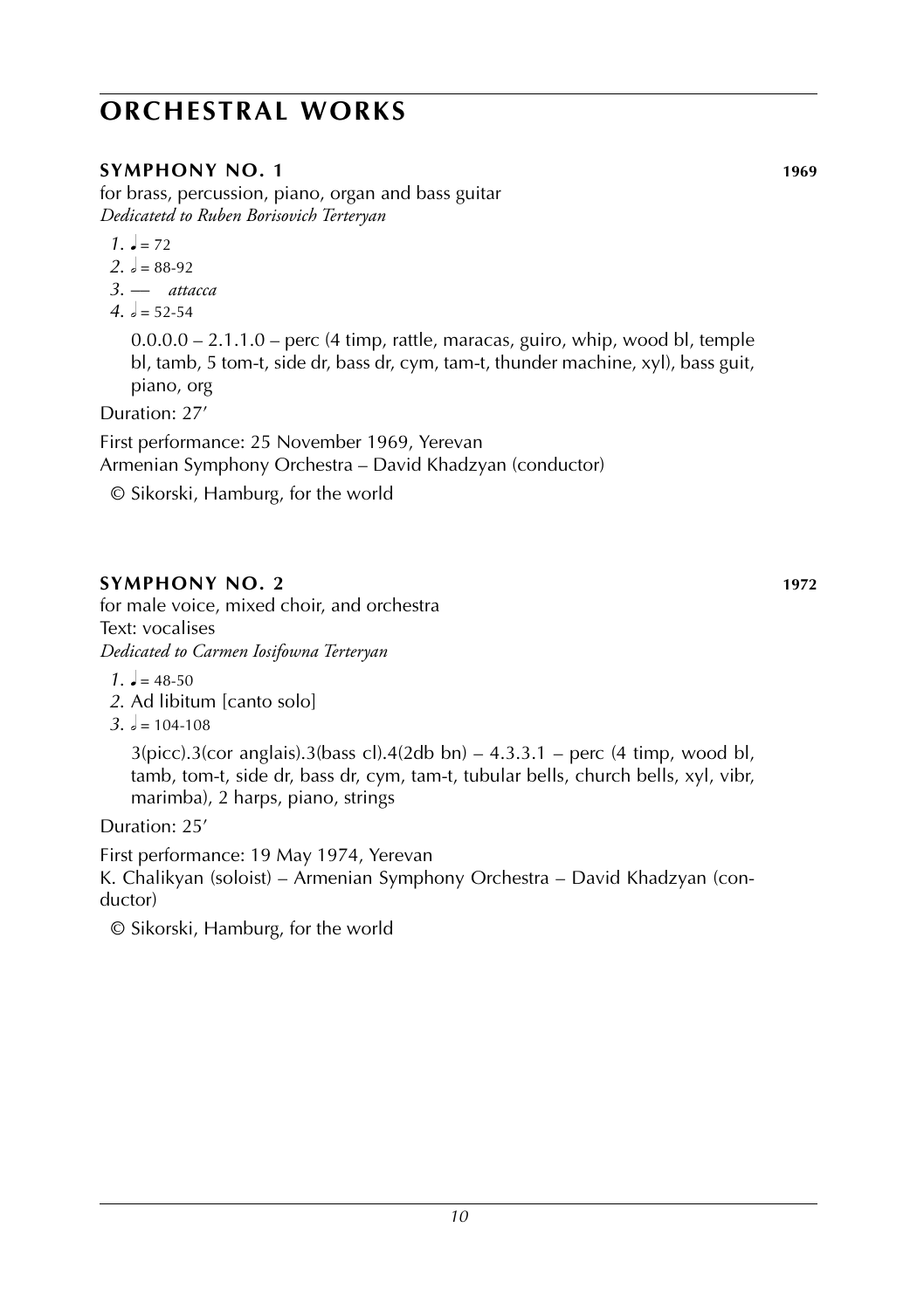#### **symphony no. 3 1975**

for large orchestra, duduks and zurnas *Dedicated to German Rubenovich Terteryan*

2.  $l = 88$  (ad lib.)

 $3 \quad J = 138$ 

 $3(pice).3(cor$  anglais). $4(Eb \text{ clar, bass clar}).3(db \text{ bn}) - 6.3.3.1 - \text{perc (timp,$ whip, rattle, 2 wood bl, tom-t, 2 tamb, side dr, bass dr, cym, tam-t, church bell, glsp, xyl), 2 zurnas, 2 duduks, 6 additional horns, 2 pianos, strings (minimum:14/14/10/10/10)

Duration: 26'

First performance: 19 September 1975, Yerevan D. Gasparyan and G. Grigoryan (duduks and zurnas) – Armenian Symphony Orchestra – David Khadzyan (conductor)

© Sikorski, Hamburg, for the world

S y m p h o n y N o. 3 was awarded the State Prize of the Armenian SSR in 1977.

### **symphony no. 4 1976**/**1984**

for large orchestra *Dedicated to David Khandzyan*

one movement  $l = 52$ 

 $3.3$ (cor anglais).4(Eb clar, bass clar).3(db bn)  $-4.3.3.1$  – perc (4 timp, 2 whips, wood bl, tom-t, side dr, bass dr, 2 cym, susp cym, tam-t, church bell, glsp, xyl), tape. cel. piano. hpd. org, strings (minimum:14/12/10/10/8)

Duration: 30'

First performance: 19 November 1976, Yerevan Armenian Symphony Orchestra – David Khadzyan (conductor)

© Sikorski, Hamburg, for the world

 $S$  y m p h o n y N o. 4 is available in two versions. The original version from 1976 requires two additional vocal parts and its music is notated without bar lines. In the revised version from 1984 the vocal parts were ommited, a harpsichord part was introduced and the music was notated with bar lines.

 $1. \sqrt{ } = 138-152$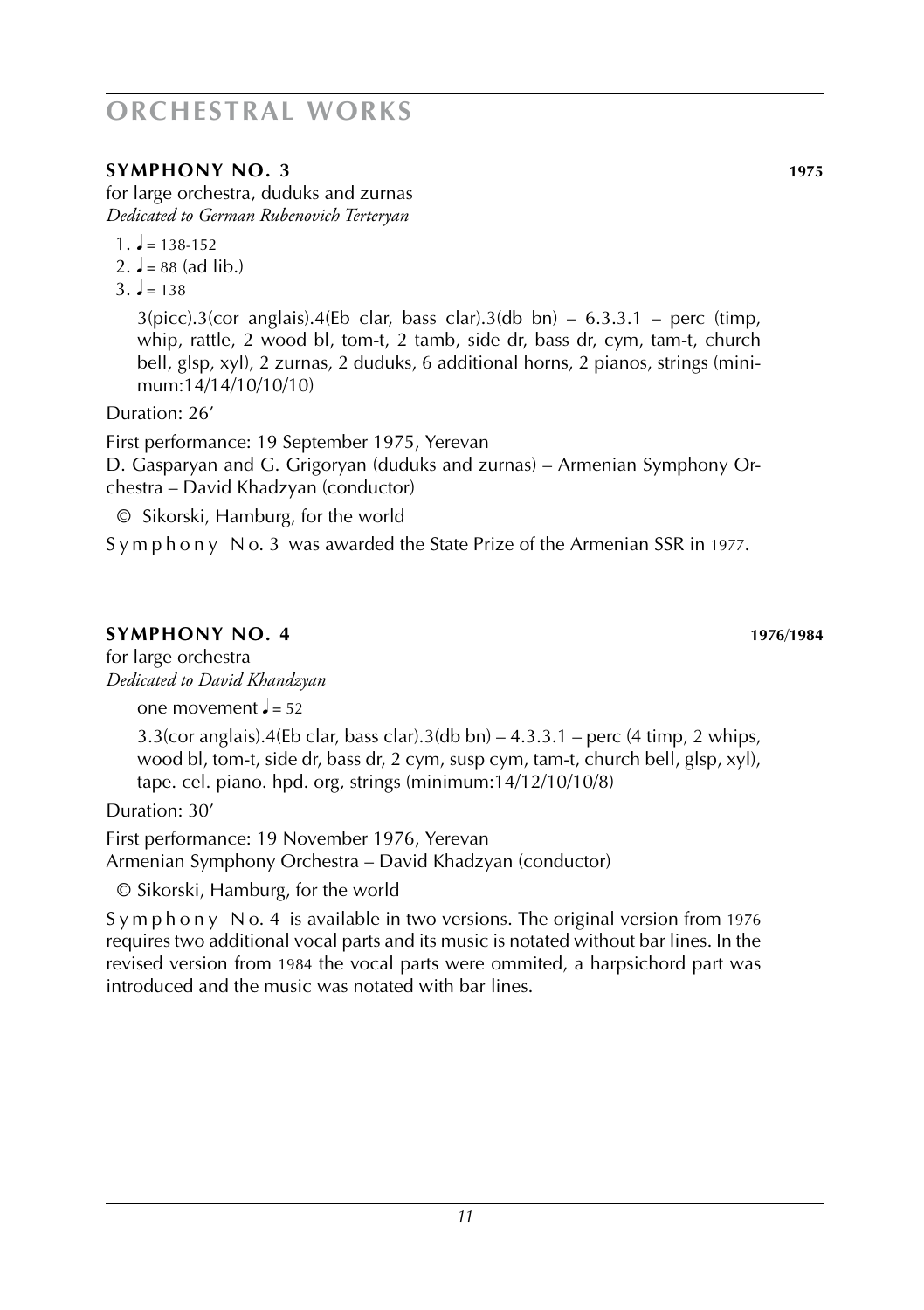#### **symphony no. 5 1978**

for large orchestra and kyamancha *Dedicated to Gennadi Rozhdestvensky*

one movement  $\frac{1}{2} = 66$ 

3.2.4(*Eb* clar).3 – 6.6.3.1 - 7 (9) perc (**I**: 4 timp – **II**: 2 pandeiras – **III**: 2 tamb – **IV**: hi-hat – **V**: crot, wood bl, tam-t, tubular bells, church bell – **VI**: wood bl, side dr, tubular bells, church bell – **VII**: wood bl, bass dr, church bells – [**VIII**: wood bl, church bell – **IX**: wood bl, church bell]). kyamancha. strings – bells on tape

Duration: 30'

First performance: 11 November 1980, Halle G. Muradyan (kyamancha) – Orchestra of the International Handel Festival – Christian Kluttig (conductor)

© Sikorski, Hamburg, for the world

#### **symphony no. 6 1981**

for chamber orchestra, mixed choir and tape *Dedicated to Irina Tigranova*

one movement  $\epsilon = 40$ 

1.2.2.0 – 1.0.0.0 – perc (tgl, crot, 2 side dr, bass dr, tubular bells, church bell, tam-t). hpd. strings (9/0/3/2/1)

Duration: 35'

First performance: 25 April 1983, Zagreb Bolshoi Theatre Soloists' Ensemble – Alexander Lazarev (conductor)

© Leduc, Paris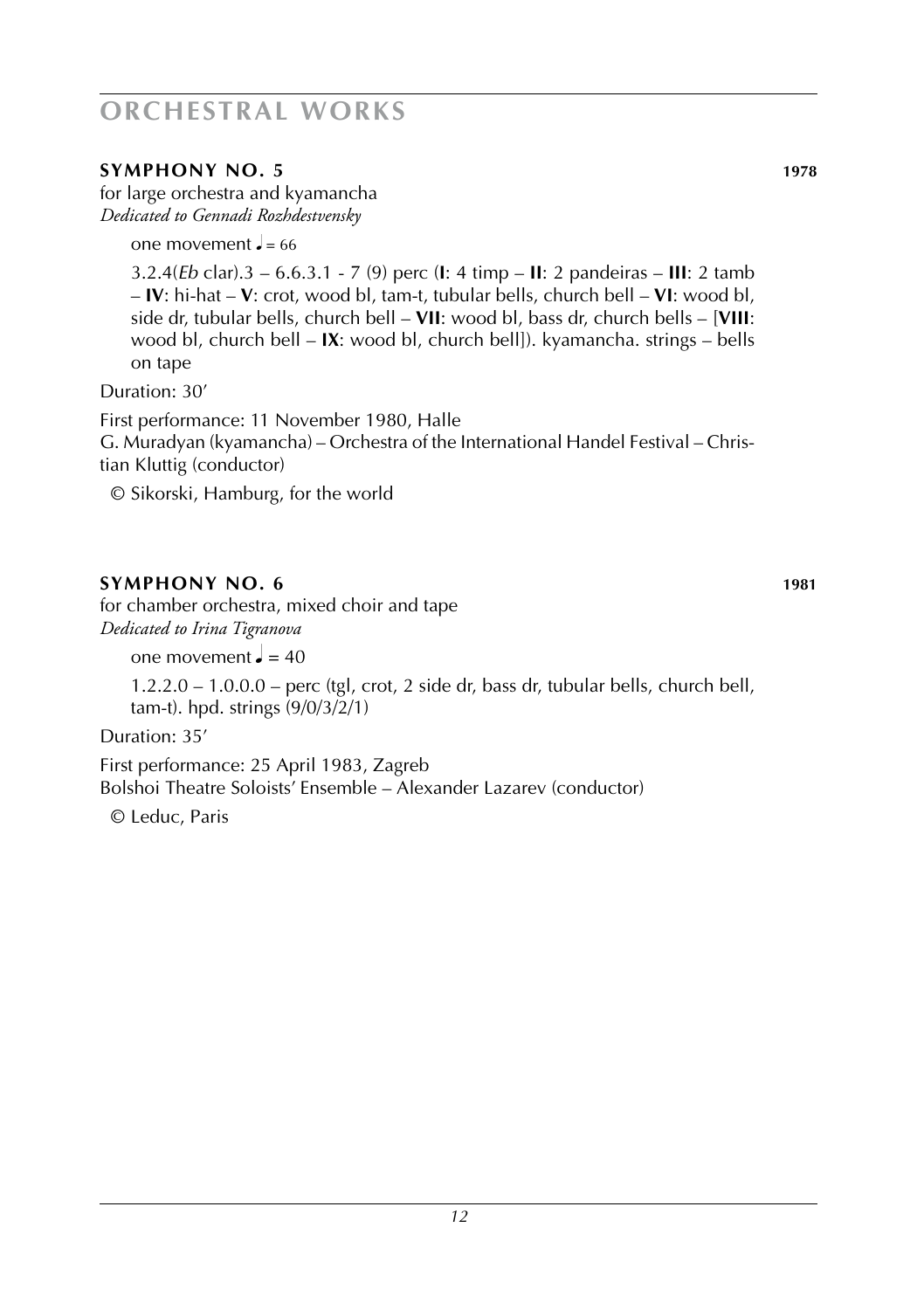#### **symphony no. 7 1987**

for large orchestra and tape *Dedicated to Alexander Lazarev*

one movement

3(picc).3(cor anglais).4(Eb clar, bass clar).soprano sax.3(db bn) – 4.4.3.1 – timp. perc (tgl, 5 wood bl, 2 bongos, dap\*, side dr, bass dr, 4 cym, 3 tam-t, glsp, vibr), harp\*\*. piano\*\*. hpd\*\*. strings  $(20/20/14/10/8)$  – tape

\* folk percussion instrument

\*\* amplified

Duration: 28'

First performance: 29 May 1987, Yerevan Armenian Symphony Orchestra – Martin Nersesyan (conductor) © Sikorski, Hamburg, for the world

#### **symphony no. 8 1989**

for large orchestra, 2 sopranos and tape *Dedicated to Murad Annamamedov*

one movement

3(picc).2.4(*Eb* clar, bass clar).3(db bn) – 4.4.3.1 – 7 perc (**I**: 4 timp – **II**: tamb, side dr, glsp – **III**: tamb, bells – **IV**: wood bl, tom-t, bells – **V**: wood bl, cym, bells – **VI**: bass dr, bells – **VII**: tgl, tam-t, bells, xyl). 2 harps. piano. cel. strings – 2 sopranos (soprano and contralto) – tape

Duration: 30'

First performance: 21 December 1989, Saratov Saratov Symphony Orchestra – Murad Annamamedov (conductor)

© Sikorski, Hamburg, for the world · *score:* **s i k 8684**

**symphony no. 9 1994** *unfinished*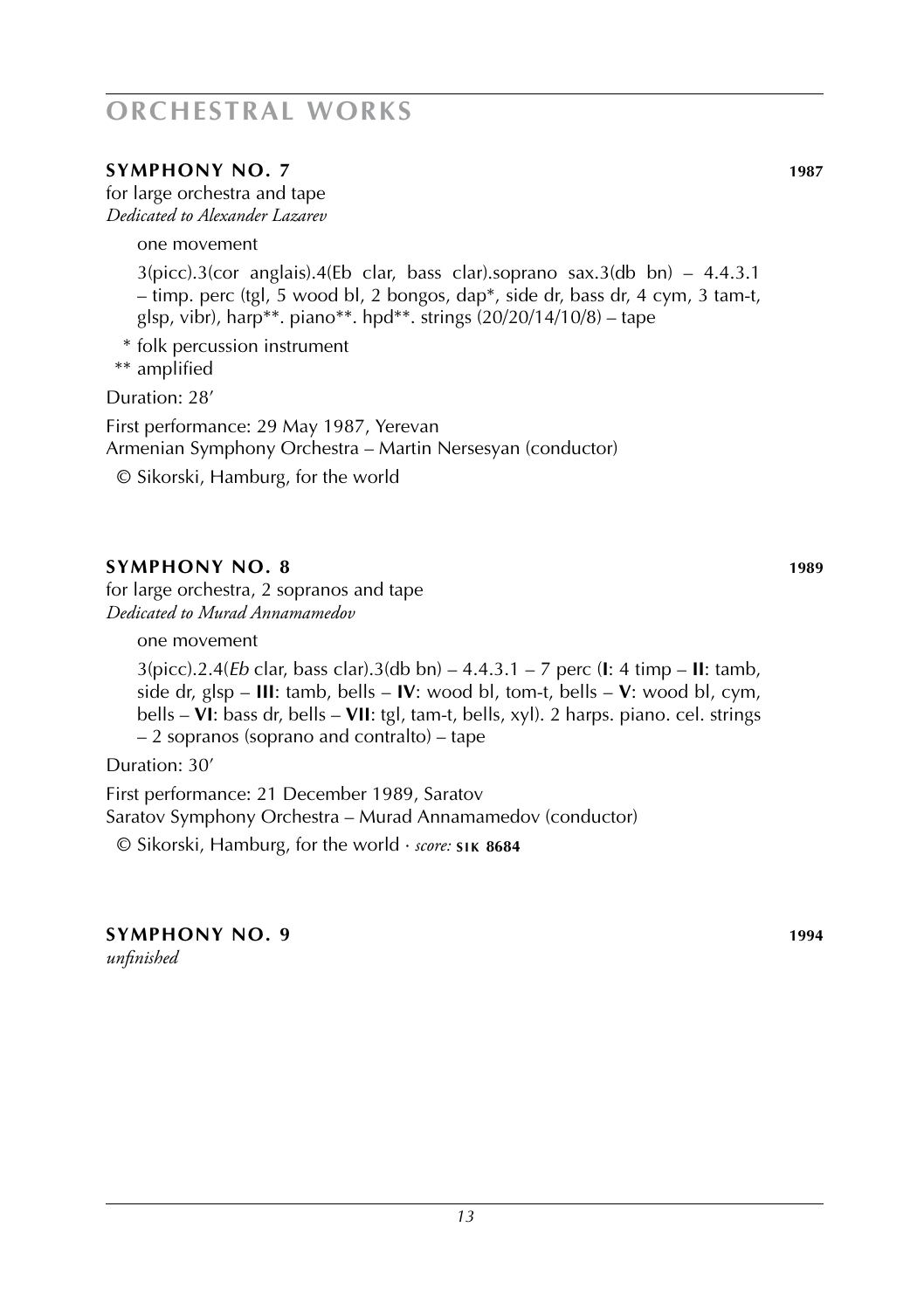### **vocal-symphonic works**

### **the motherland 1957**

Vocal-symphonic cycle for soprano, baritone and orchestra Armenian texts by O. Shiraz (Nos. 1, 2, 3, 5) and O. Tumanyan (No. 4) – Russian translation by E. Alexandrova *Dedicated to Edvard Mirzoyan*

- *1*. Fly with Me into the Distance
- *2*. Hey, you Birds from Distant Hights, Where Are You?
- *3*. If I would have Fallen for my Country ...
- *4*. Worlds Turn to Ashes
- *5*. My Country Shall Bloom as in Springtime ...

 $3$ (picc).3(cor anglais).3.2 – 4.3.3.1 – perc (timp, tamb, side dr, bass dr, cym, tam-t, xyl). harp. piano. strings

Duration: 18'

First performance: 8 May 1959, Yerevan

I. Aidinyan (soprano) – M. Yerkat (baritone) – Armenian Symphony Orchestra – A. Katanyan (conductor)

© Sikorski, Hamburg, for the world

The work was awarded the Prize of the USSR Review of Young Composers' Works in 1962.

#### **revolution 1960**

Vocal-symphonic cycle for soprano, baritone and ochestra

Text by Yerishe Charents (in Armenian)

withdrawn – parts of the work were recycled in the opera 'The Ring of Fire' (1967/1977)

 $3(pice).3(cor \text{ anglais}).3.2 - 4.3.3.1 - perc \text{ (timp, tamb, side dr, bass dr, cym,}$ tam-t, xyl). Harp. piano. strings

Duration: 15'

First performance: 13 October 1960, Yerevan

I. Aidinyan (soprano) – M. Yerkat (baritone) – Armenian Symphony Orchestra – V. Aivazyan (conductor)

#### **sharakan 1967**

Fragment from 'The Ring of Fire' for mixed choir and orchestra

 $2.1.2.2 - 4.2.0.0 -$  perc (timp, tamb, bass dr). harp. strings

Duration: 5'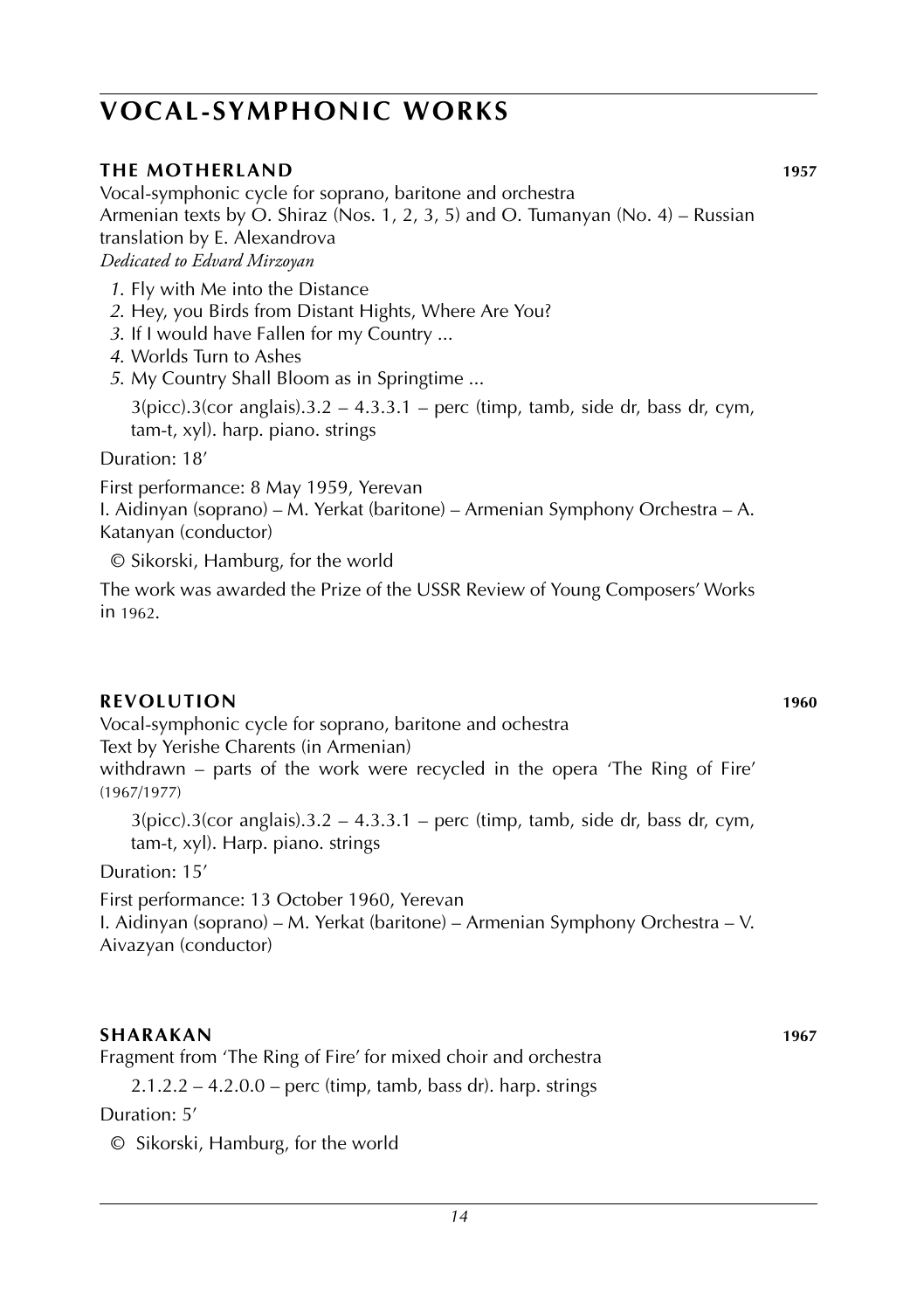### **vocal-symphonic works**

#### **hymn to october 1977**

Cantata for mixed choir and orchestra Armenian text by Gevorg Emin – Russian translation by M. Lapisova

 $3(picc).3(cor anglais).2.3(db bn) - 4.4.4.1 - 5 perc (4 timp, charleston, 2 tamb,$ side dr, bass dr, cym, tam-t, xyl). harp. piano strings

Duration: 7'

First performance (without choir): 5 November 1977, Yerevan Armenian Symphony Orchestra – David Kandzyan (conductor)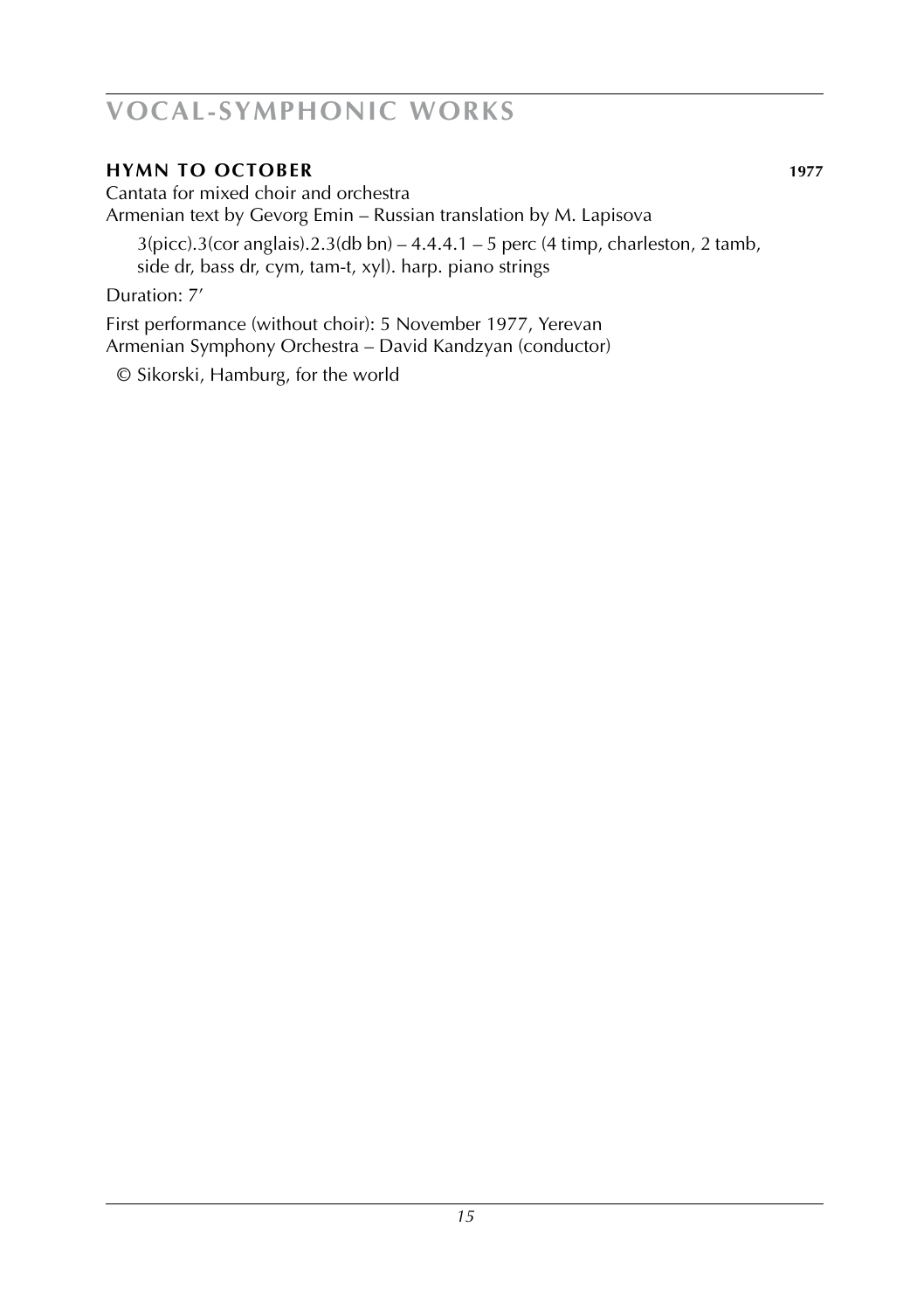### **chamber music**

| PIECE FOR VIOLONCELLO AND PIANO                                                       | 1954 |
|---------------------------------------------------------------------------------------|------|
| Dedicated to M. Abramyan                                                              |      |
| Duration: 6'                                                                          |      |
| First performance: 1960<br>M. Abramyan (violoncello) – R. Tandilyan (piano)           |      |
| SONATA FOR VIOLONCELLO AND PIANO                                                      | 1955 |
| 1. Andante                                                                            |      |
| 2. Adagio                                                                             |      |
| 3. Presto                                                                             |      |
| Duration: 21'                                                                         |      |
| First performance: 1956, Yerevan<br>Y. Edigaryan (violoncello) – R. Tandilyan (piano) |      |
| $\odot$ Sikorski, Hamburg, for the world                                              |      |
| <b>STRING QUARTET NO. 1 in C major</b>                                                | 1964 |

*Dedicated to Irina Tigranova*

- *1*. Tranquillo molto
- *2*. Presto

Duration: 23'

First performance: 15 October 1964, Yerevan Y. Voskanyan and Z. Saakyants (violins) – S. Khachatryan (viola) – D. Gevorkyan (violoncello)

© Sikorski, Hamburg, for the world

#### **string quartet no. 2 1991**

*Commissioned by the Cronos Quartet*

one movement  $J = 52$ 

Duration: 25'

First performance: 22 April 1994, Ekaterinburg Bach String Quartet

© Sikorski, Hamburg, for the world · *score and parts:* **s i k 8513**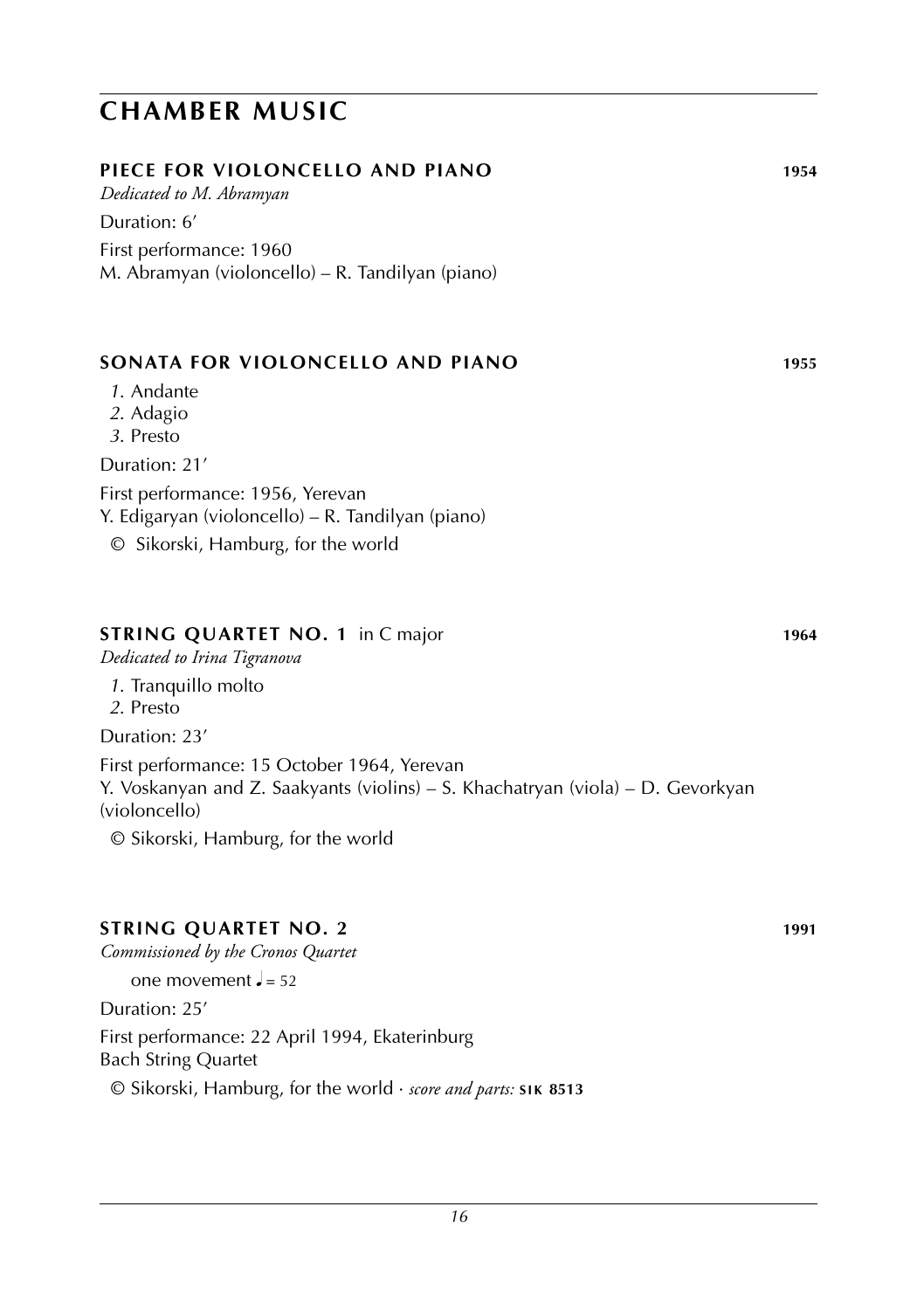### **incidental music to plays**

#### **seven stations 1971**

Composition in two parts based on Sylvia Kaputikyan's poetry Première: 30 March 1971, Yerevan R. Kaplanyan (director/designer)

#### **richard iii 1972**

Tragedy by William Shakespeare – Armenian translation by K. Dashtets (music from 'The Ring of Fire')

Première: 2 September 1972, Yerevan R. Kaplanyan (director/designer)

#### **legend of a ruined city** (**arshak II**) **1975**

Tragedy in two parts by P. Zeituntsyan

Première: 15 March 1975, Yerevan R. Kaplanyan (director/designer)